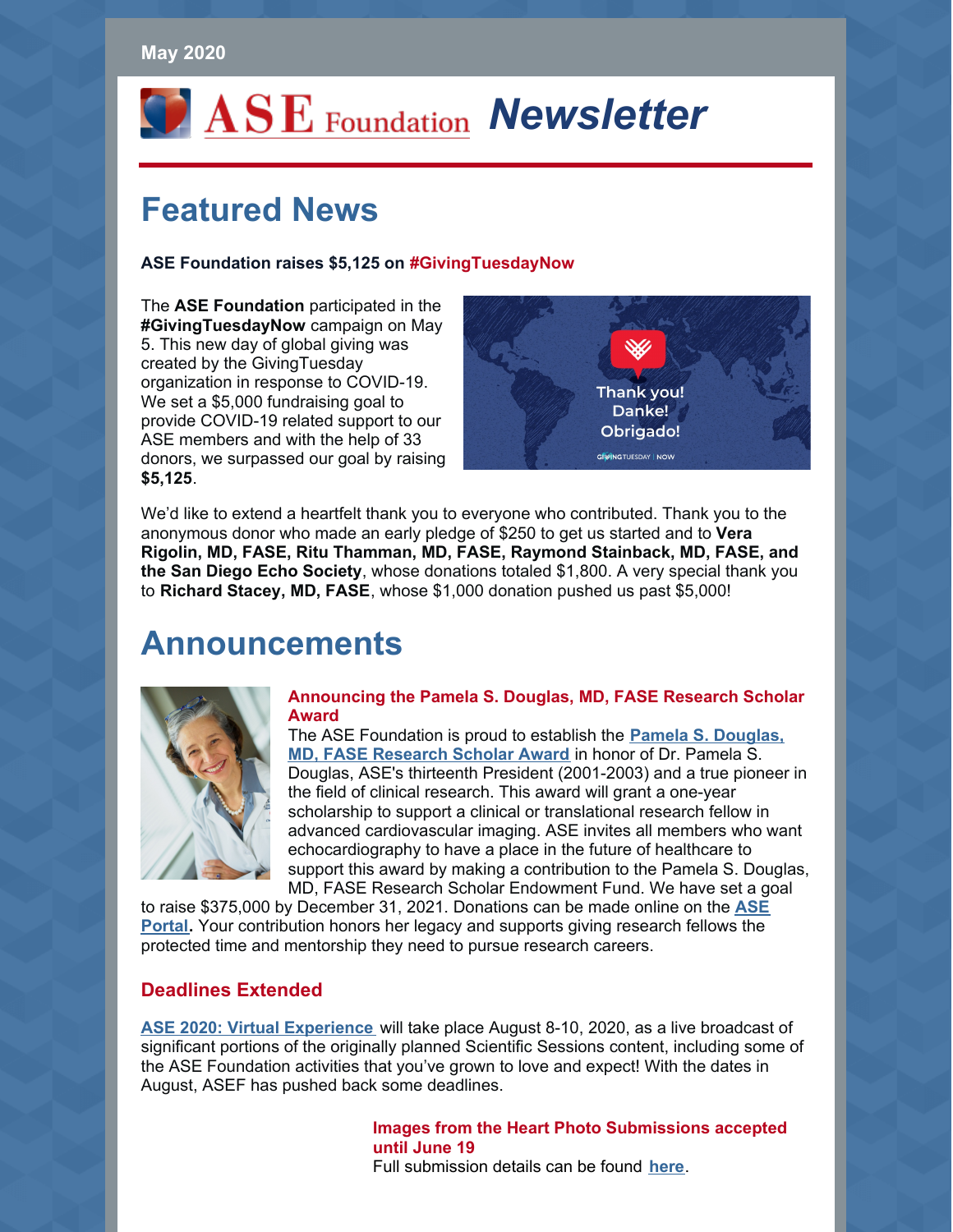

## **ASE Council Travel Grant Applications accepted until June 30**

Since there is no travel component to this year's meeting, the ASE Council Travel Grants will cover the registration fee for ASE 2020: Virtual Experience. Application criteria can be found **[here](https://www.asefoundation.org/council-travel-grants/)**.



## **Cardiovascular Challenge**

ASEF is still going to encourage attendees to move their feet while attending ASE 2020: Virtual Experience. If you want to participate, **sign up [here](https://www.asefoundation.org/cardiovascular-challenge-form/)**! **New this year**: we're looking for volunteers to pledge donations based on the total number of steps taken. For example, pledge \$500 for the first 50,000 steps taken. Just so you know, at ASE 2019, the challengers walked over 2,000,000 steps! If you're interested, contact **[MCarmody@ASEcho.org](mailto:mcarmody@asecho.org)** for more info.

## **Special thanks to our Cardiovascular Challenge Sponsors:**





## **11th Annual Research Awards Gala - Cancelled**

The ASE Foundation's Annual Appeal Committee and ASE's Executive Committee have decided to delay the 2020 Gala event until 2021. The Annual Research Awards Gala is a prestigious event and the 2020 ASE award winners deserve the full experience: an evening in their honor, celebrated for their incredible achievements, surrounded by colleagues, friends, and family. With that in mind, we are planning to honor this year's winners at next year's Gala during the Boston Scientific Sessions on Sunday, June 20, 2021.

The Annual Research Awards Gala is the Foundation's largest fundraising event of the year, raising an average of \$70,000+ towards research. Although it is now cancelled, we are still pursuing our Annual Appeal fundraising goal of \$250,000. If you planned to attend the Gala and would like to support the ASE [Foundation,](https://asecho-prod.force.com/OrderApi__campaign?id=a2W4A000005a6jtUAA&site=a2H4A000002dA1fUAE&sourceCode=a344A000000En0iQAC) please consider **donating to the 2020 Annual Appeal**.

# **ASE Foundation Calendar**

# **Key Events**

June 19, 2020 **[Images](https://www.asefoundation.org/images-from-the-heart/) from the Heart Photo Exhibit** Deadline to submit your photos

June 30, 2020

**ASE [Council](https://www.asefoundation.org/council-travel-grants/) Travel Grants** Application Deadline

August 8 - 10, 2020

**31st Annual ASE Virtual [Scientific](http://www.asescientificsessions.org/) Sessions** *Jointly provided by ASE and the ASE Foundation*